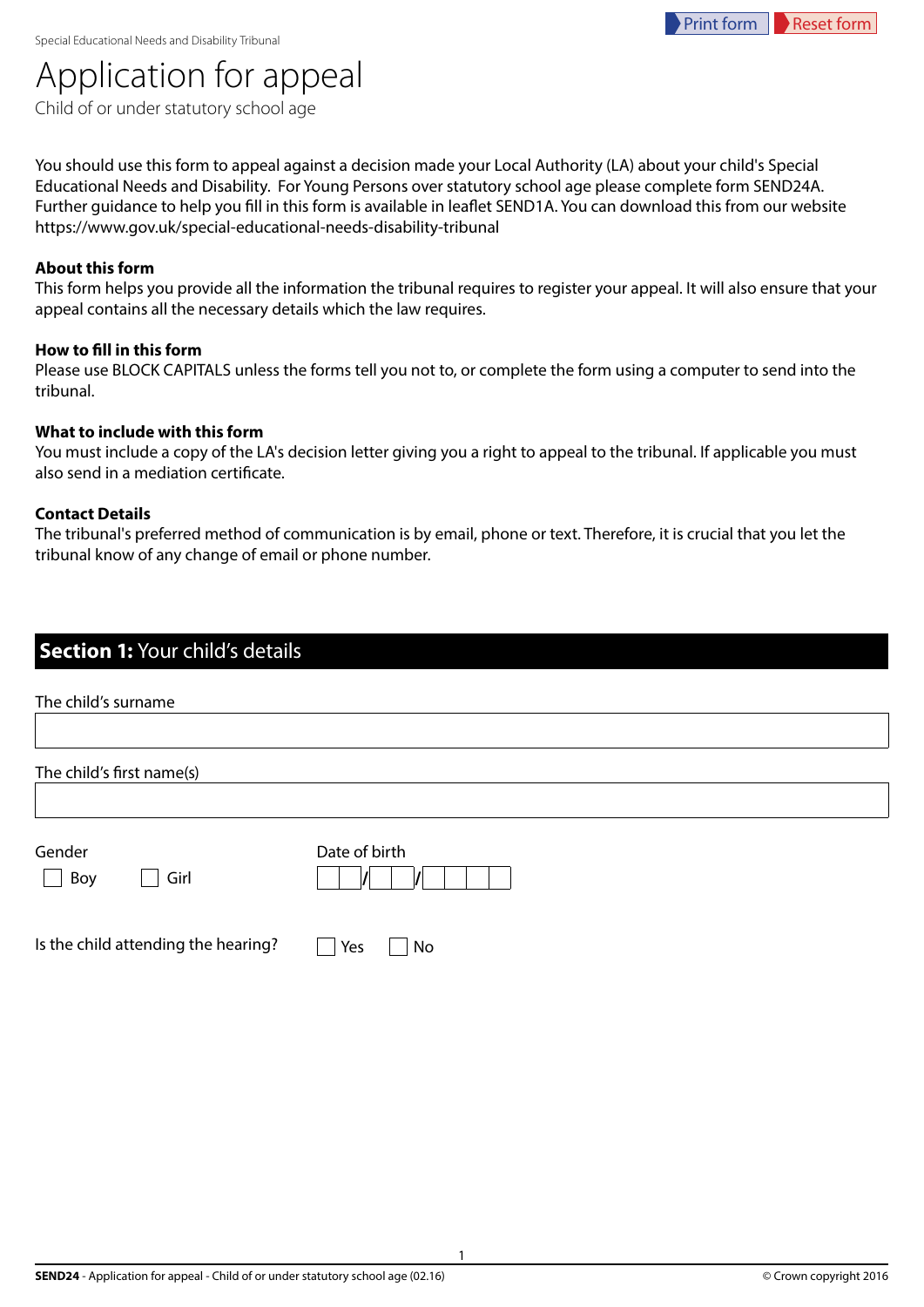| <b>Section 2: Your contact details</b>                                                                 |                      |
|--------------------------------------------------------------------------------------------------------|----------------------|
| <b>Parent One</b>                                                                                      |                      |
| Will Parent One attend the hearing?<br>No<br>Yes                                                       |                      |
| Mrs<br>Miss<br>Ms<br>Mr                                                                                | Home address         |
| Other                                                                                                  |                      |
| Surname                                                                                                |                      |
| First name(s)                                                                                          | Postcode             |
|                                                                                                        | Daytime phone number |
| Relationship to the child (eg. parent, guardian, foster<br>parent or person who has care of the child) |                      |
|                                                                                                        | Mobile phone number  |
| <b>Email address</b>                                                                                   |                      |

If any other person or organisation shares parental responsibility for the child please give the name and address of each person or organisation and confirm that you have notified them of the appeal:

If you believe they should not receive details of the appeal, please explain why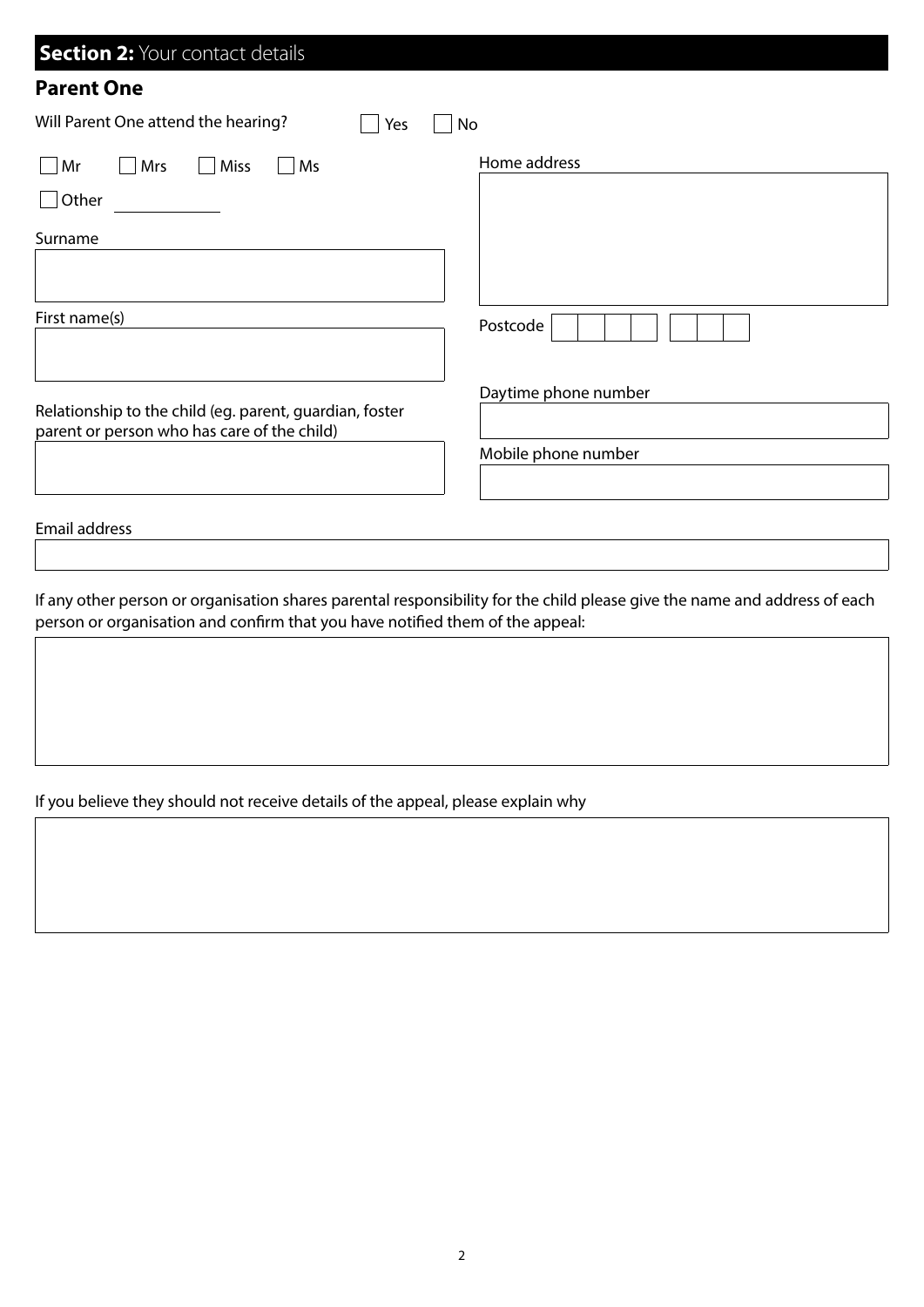#### **Parent Two**

| Will Parent Two attend the hearing?<br>Yes                                                             | No                   |
|--------------------------------------------------------------------------------------------------------|----------------------|
| Mrs<br>$\exists$ Miss<br>Mr<br>Ms<br>$\mathcal{L}$                                                     | Home address         |
| $\Box$ Other                                                                                           |                      |
| Surname                                                                                                |                      |
|                                                                                                        |                      |
| First name(s)                                                                                          | Postcode             |
|                                                                                                        | Daytime phone number |
| Relationship to the child (eg. parent, guardian, foster<br>parent or person who has care of the child) |                      |
|                                                                                                        | Mobile phone number  |
|                                                                                                        |                      |
| Email address                                                                                          |                      |
|                                                                                                        |                      |
| Your representative                                                                                    |                      |
| Is your representative legally qualified?<br>Yes                                                       | No                   |
| Will your representative attend the hearing?<br>Yes                                                    | No                   |
| Mrs<br>Miss<br>Ms<br>Mr                                                                                | Address              |
| Other                                                                                                  |                      |
| Surname                                                                                                |                      |
|                                                                                                        |                      |
| First name(s)                                                                                          | Postcode             |
|                                                                                                        | Daytime phone number |
| Profession and organisation                                                                            |                      |
|                                                                                                        | Mobile phone number  |
|                                                                                                        |                      |
| Email address                                                                                          |                      |
|                                                                                                        |                      |

#### **Who should receive information about the appeal?**

We can only send papers and documents to one of the people named on this form. If you do not say otherwise, we will send them to your representative. If you do not have a representative we will send them to the first named parent.

Parent One Parent Two Representative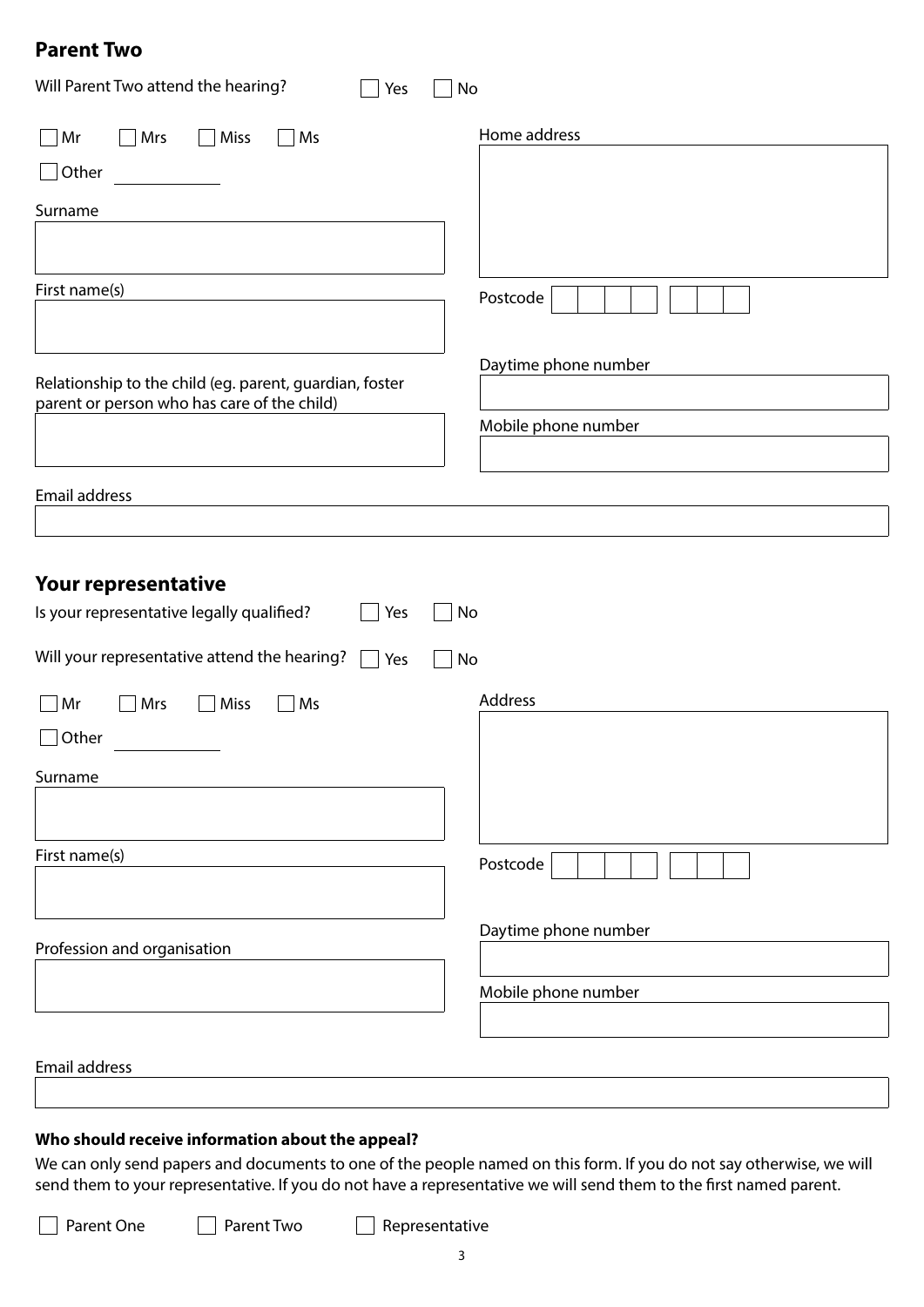#### **Section 3: Witnesses**

#### **If you have any witnesses** please give their details below

| Name of Witness 1 | Profession |  |
|-------------------|------------|--|
|                   |            |  |
| Name of Witness 2 | Profession |  |
|                   |            |  |
| Name of Witness 3 | Profession |  |
|                   |            |  |

### **Section 4:** The hearing – your needs and requirements

Please tell us here about any special needs you may have which we need to take into account when arranging your hearing. This might be things such as hearing loops or disability access.

#### **Question 1 - Your needs**

| Do you have any special needs?                     | Yes     No |  |
|----------------------------------------------------|------------|--|
| If Yes, please tell us about this in the box below |            |  |
|                                                    |            |  |
|                                                    |            |  |

#### **Question 2 - Your signer or interpreter and language requirements**

| Do you require a interpreter or signer to assist you at the hearing? | $\Box$ Yes $\Box$ No |  |
|----------------------------------------------------------------------|----------------------|--|
|----------------------------------------------------------------------|----------------------|--|

If Yes, please tell us the language and dialect required below

Language or type of sign language interpreter

Dialect

We will arrange for a professional interpreter to be present at the hearing.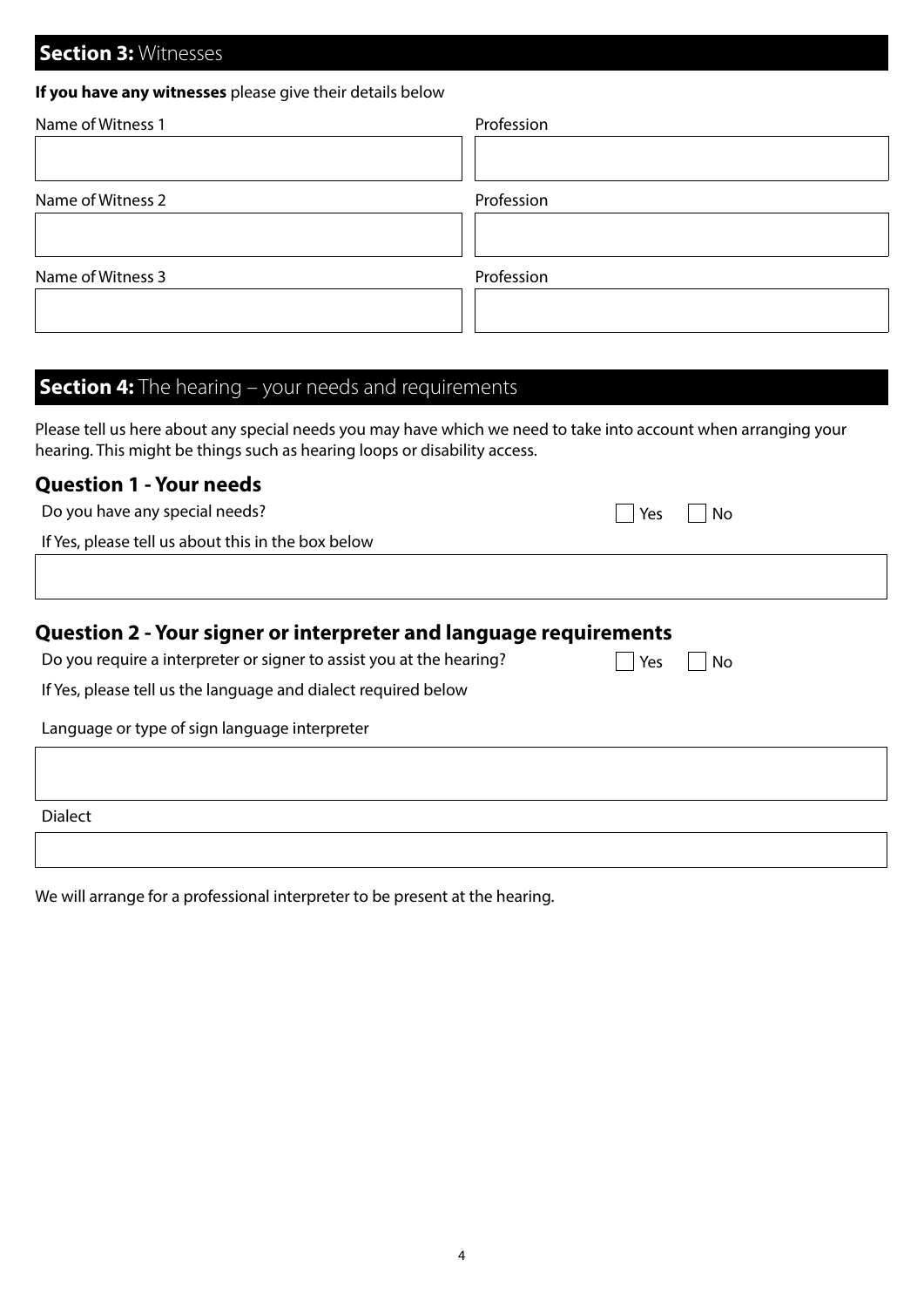#### **Section 5:** What are you appealing against?

Please tick one of the four below:

- 1.  $\Box$  I (or the school) asked the Local Authority to secure an EHC needs assessment of my child but they refused
- 2.  $\Box$  The Local Authority secured an EHC assessment for my child but refused to make an EHC plan
- 3. My child already has an EHC plan, I (or the school) asked the Local Authority to re-assess my child but they refused
- 4 The Local Authority made an EHC plan for my child, reviewed the plan or reassessed and refused to replace it or decided to stop maintaining it

 $\overline{1}$ 

If you have selected option 4 please indicate which part of the EHC Plan you disagree with from the list below:

- $\Box$  I disagree with what the EHC plan says about my child's special educational needs
- $\Box$  I disagree with what the EHC plan says about the educational help/provision my child should receive
- I disagree with the school named in **Part I** of the EHC plan
	- The Local Authority has not named a school in **Part I** of the EHC plan

If you are appealing against the school/institution named in Part I please provide us with the name and address of the school/institution you would prefer to be named:

Please describe the type of school/institution you **OR** would like your child to attend.

| Name of school/institution                                 |  |  |
|------------------------------------------------------------|--|--|
|                                                            |  |  |
|                                                            |  |  |
| <b>Address</b>                                             |  |  |
|                                                            |  |  |
|                                                            |  |  |
|                                                            |  |  |
|                                                            |  |  |
|                                                            |  |  |
| Postcode                                                   |  |  |
| If you have told the school/institution that you want them |  |  |
| named in your child's EHC plan, please give the date of    |  |  |
| notification?                                              |  |  |
|                                                            |  |  |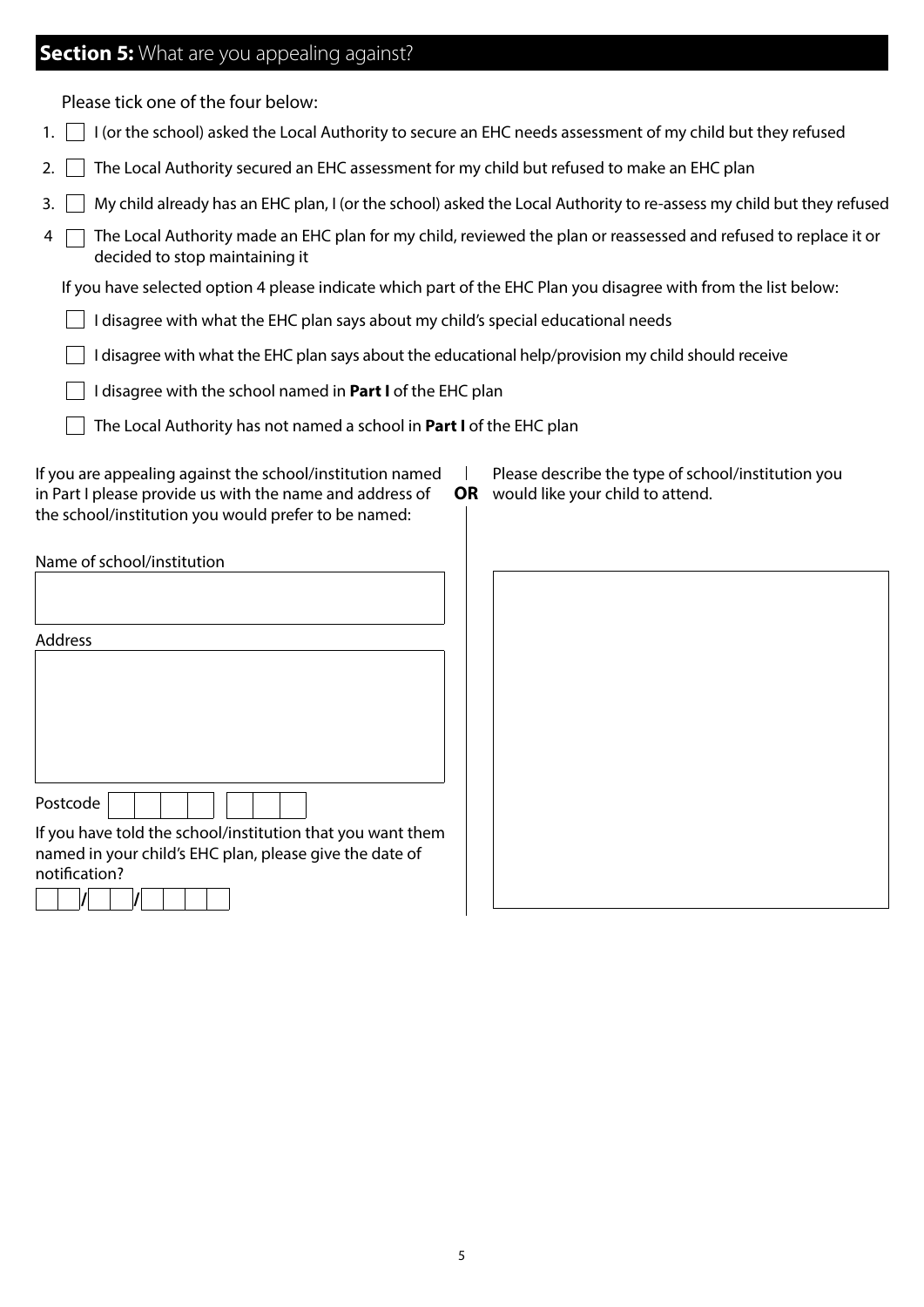I disagree with the Local Authority's (LA's) decision because:

I disagree with the description of my child's difficulties because:

My child's difficulties are:

I disagree with the LA description of my child's provision because:

The help that my child requires to learn is:

I disagree with the LA's choice of school/institution because:

I prefer my choice of school/institution because: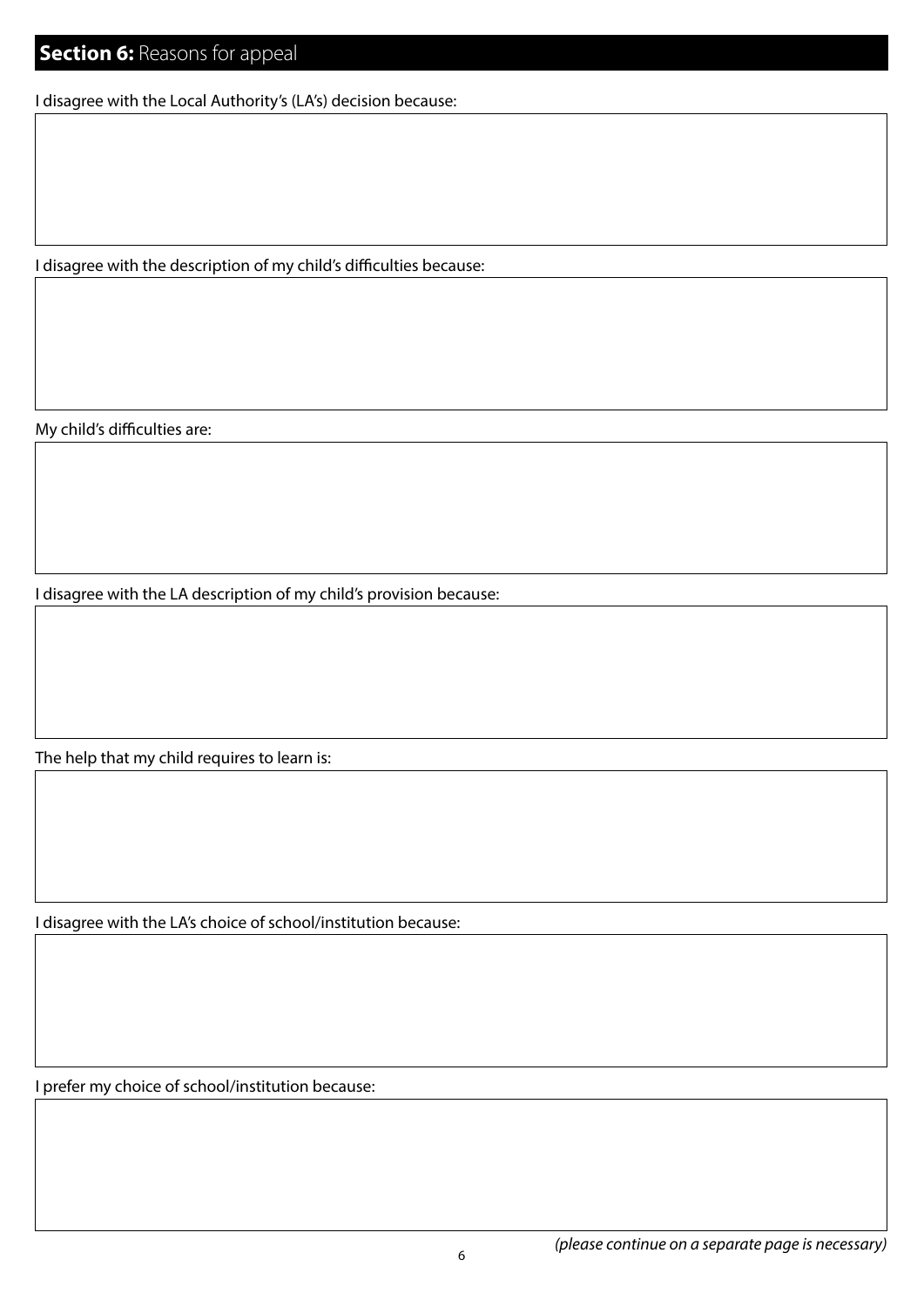| <b>Section 7: Your appeal</b>                                                                                                                          |
|--------------------------------------------------------------------------------------------------------------------------------------------------------|
| Which Local Authority made the decision against which<br>you are appealing?                                                                            |
| On what date did the Local Authority send you the letter giving their decision?                                                                        |
| <b>Section 8: Paper hearing</b>                                                                                                                        |
| If the Tribunal agrees, do you agree that the appeal can be determined on<br>No<br>Yes<br>the written evidence without an oral hearing?                |
| I consent to the final hearing of the appeal being listed on an earlier date if<br>No<br>Yes<br>one becomes available                                  |
| I consent to the local authority obtaining the child's views on the issues in<br>Yes<br>No<br>the appeal to submit to the Tribunal with their response |
|                                                                                                                                                        |
| <b>Section 9: Exisiting claims/appeals</b>                                                                                                             |
| <b>Existing claims/appeals</b>                                                                                                                         |
| Is there another current appeal in relation to this child or a sibling, that is<br>Yes<br>No<br>being dealt with at the moment?                        |
| If Yes, please give the appeal number                                                                                                                  |
| Do you have an existing Disability Discrimination Claim for this child?<br>No<br>Yes                                                                   |
| If Yes, please give the                                                                                                                                |
| date of claim                                                                                                                                          |
| claim number                                                                                                                                           |
| If possible, would you like these appeals to be heard at the same time?<br>Yes<br>No                                                                   |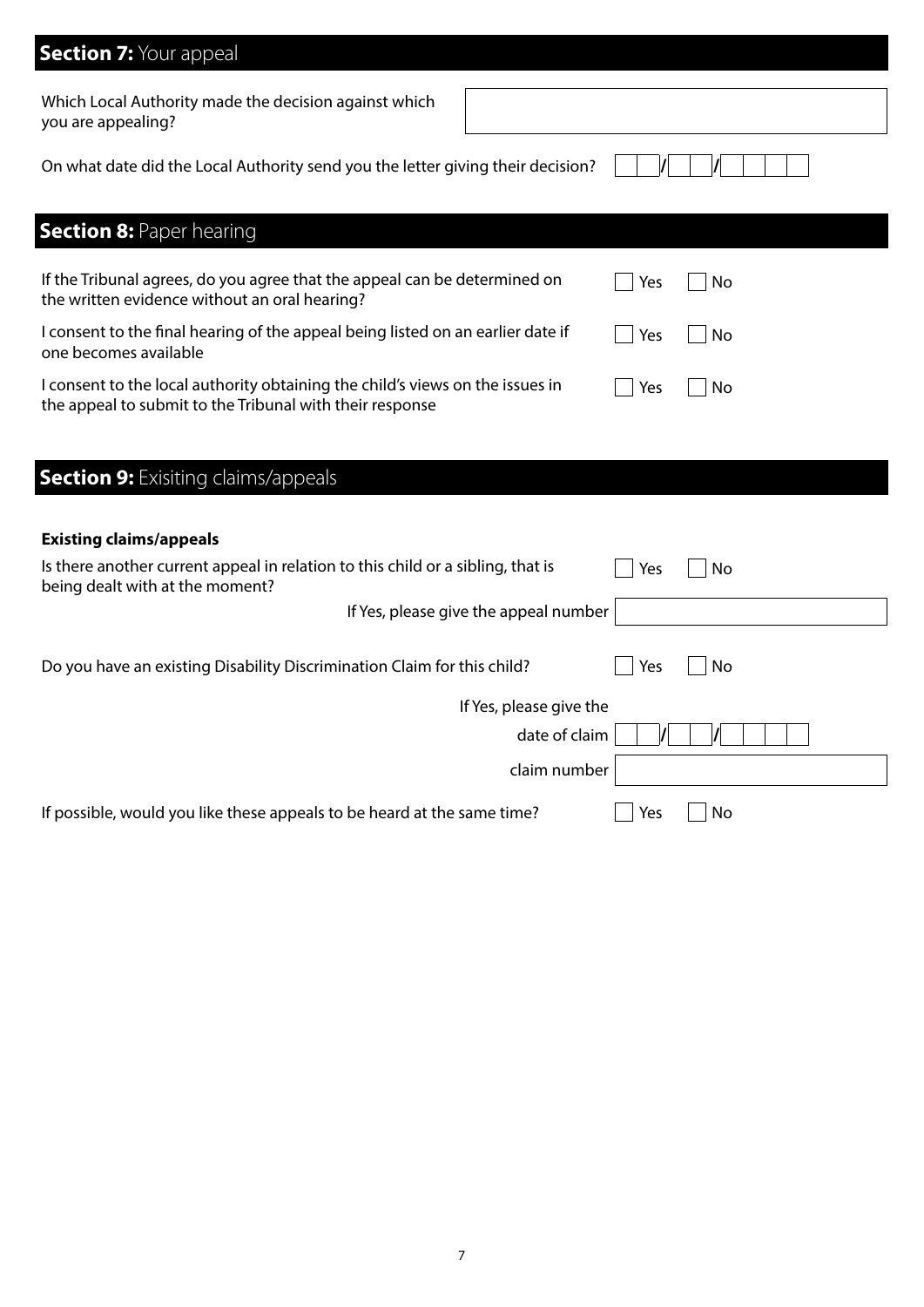#### **Section 11: Checklist**

I confirm that the following documentation is enclosed with this appeal form:

A signed and dated letter from the Local Authority giving you the right of appeal to

HM Courts & Tribunals Service **(Local Authority decision letter)**

A copy of the **signed mediation certificate** or I confirm that my appeal is about the school/institution or type of school/institution only and no certificate is necessary

Your reasons for making the appeal **(see section 2 of the appeal form)**

A copy of your child's EHC plan and all the documents listed in **Part K (where a plan has been issued)**

The appeal form has been **signed and dated** by parents/parental representative making the appeal

#### **Section 12: Please sign below**

| 1 <sup>st</sup> Parent signature                                                                        | If you are sending your appeal<br>via email please type your<br>name in the signature box. |
|---------------------------------------------------------------------------------------------------------|--------------------------------------------------------------------------------------------|
| 2 <sup>nd</sup> Parent signature                                                                        |                                                                                            |
| <b>Representative signature</b><br>(a qualified lawyer can sign on your<br>behalf with your permission) | Who are you representing?<br>1 <sup>st</sup> Parent<br>2 <sup>nd</sup> Parent              |
| <b>Date</b>                                                                                             |                                                                                            |

#### **Section 13: Sending us your appeal**

When you have completed the appeal form and signed it, please send it and all other relevant documents to

#### Email: **send@hmcts.gsi.gov.uk**

HM Courts & Tribunals Service Special Educational Needs and Disability Tribunal 1st Floor, Darlington Magistrates Court Parkgate Darlington DL1 1RU

Fax: 0870 739 4017

If you need to contact us by telephone our number is: 01325 289350

#### **Please keep a copy of the appeal form.**

You must send your appeal to the Tribunal no later than **2 months** from the date of the Local Authority's decision letter or within one month of date of the mediation certificate if later. If the appeal is submitted to the Tribunal more than 2 months after the date of the Local Authority's letter or one month after the date of the mediation certificate, you must set out in writing the reasons for the delay and why you think the appeal would succeed if time for making the appeal is extended and if you do not do so, the papers will be returned to you without being registered or seen by a Tribunal Judge.